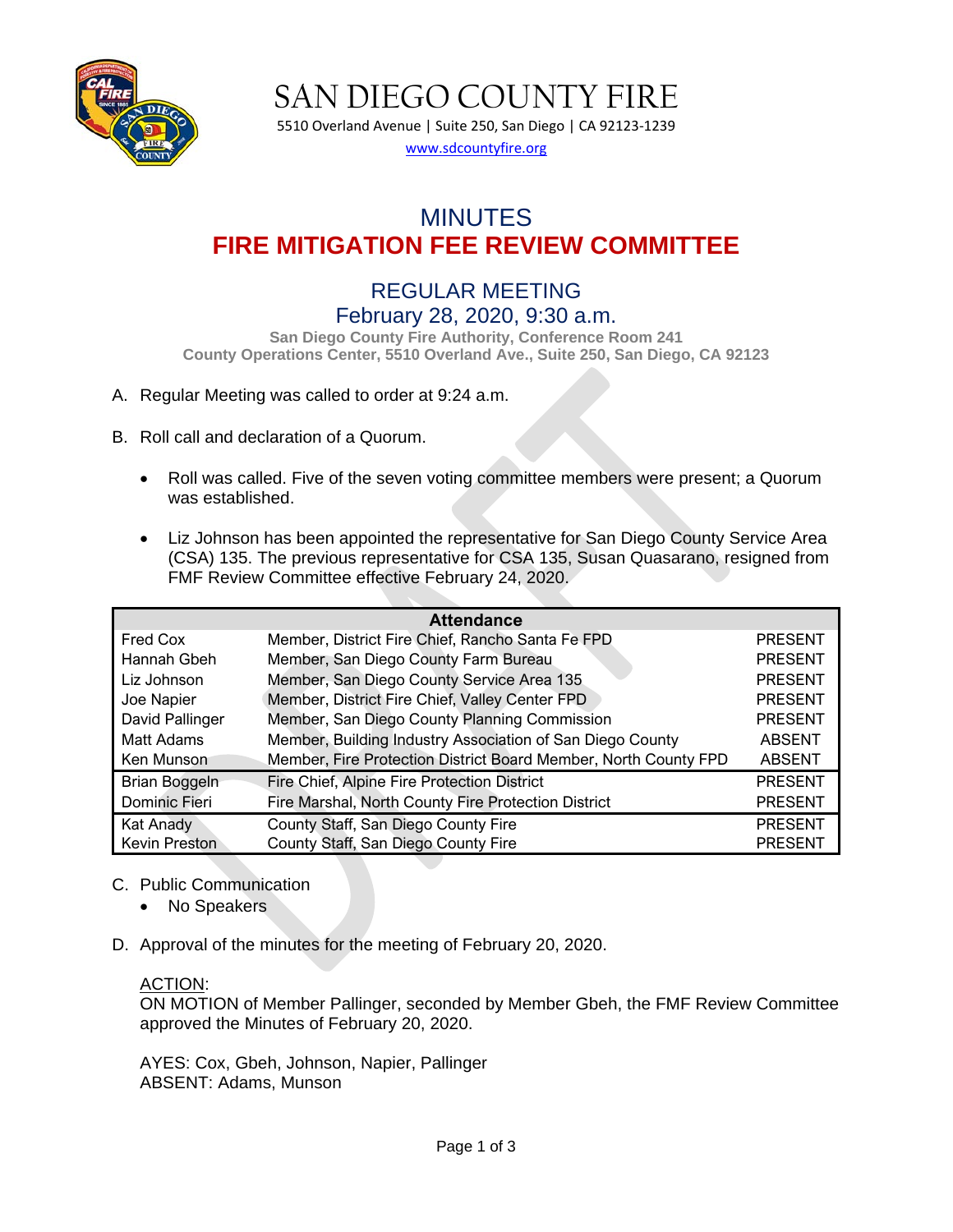

SAN DIEGO COUNTY FIRE 5510 Overland Avenue | Suite 250, San Diego | CA 92123-1239

[www.sdcountyfire.org](http://www.sdcountyfire.org/)

- E. Five-Year Fee Ceiling Evaluation (continued from previous meeting)
	- 1. County Staff presented alternate formulas for evaluating the change in construction costs for the five-year comprehensive evaluation of the fee ceiling.
	- 2. The FMF Review Committee supported the calculation using 2019 ESRI data to determine the total dwelling units in unincorporated San Diego.
- F. Fee Ceiling Adjustment
	- 1. The FMF Review Committee reviewed the cost of construction analysis and discussed a fee ceiling adjustment for Fiscal Year 2020/21.

#### ACTION:

ON MOTION of Member Gbeh, seconded by Member Napier, the FMF Review Committee proposed the following recommendations be included in the Annual Report to the Board of Supervisors:

- General Building Fee increase of \$0.17, from \$0.58 per square foot to \$0.75 per square foot.
- No change in the per-square foot fee for Agriculture Buildings with or without sprinklers or the Poultry/Greenhouse fee.

AYES: Cox, Gbeh, Johnson, Napier, Pallinger ABSENT: Adams, Munson

#### ACTION:

ON MOTION of Member Pallinger, seconded by Member Cox, the FMF Review Committee proposed a reevaluation of the fee calculation stipulated in the Ordinance, to include, but not limited to the following topics:

- Type of Development (e.g., residential, commercial, industrial, multiresidential, agricultural)
- Usage Type (e.g., non-fire rated, fire resistive construction, fire sprinklered, agricultural)
- Modern Fire Station Design (e.g., industry standards, size, materials, construction cost)

AYES: Cox, Gbeh, Johnson, Napier, Pallinger ABSENT: Adams, Munson

- G. FY 2020-21 Projects (continued from previous meeting)
	- 1. The FMF Committee continued their review of the proposed expenditures for Fiscal Year 2020-21 (see Table 1 attached).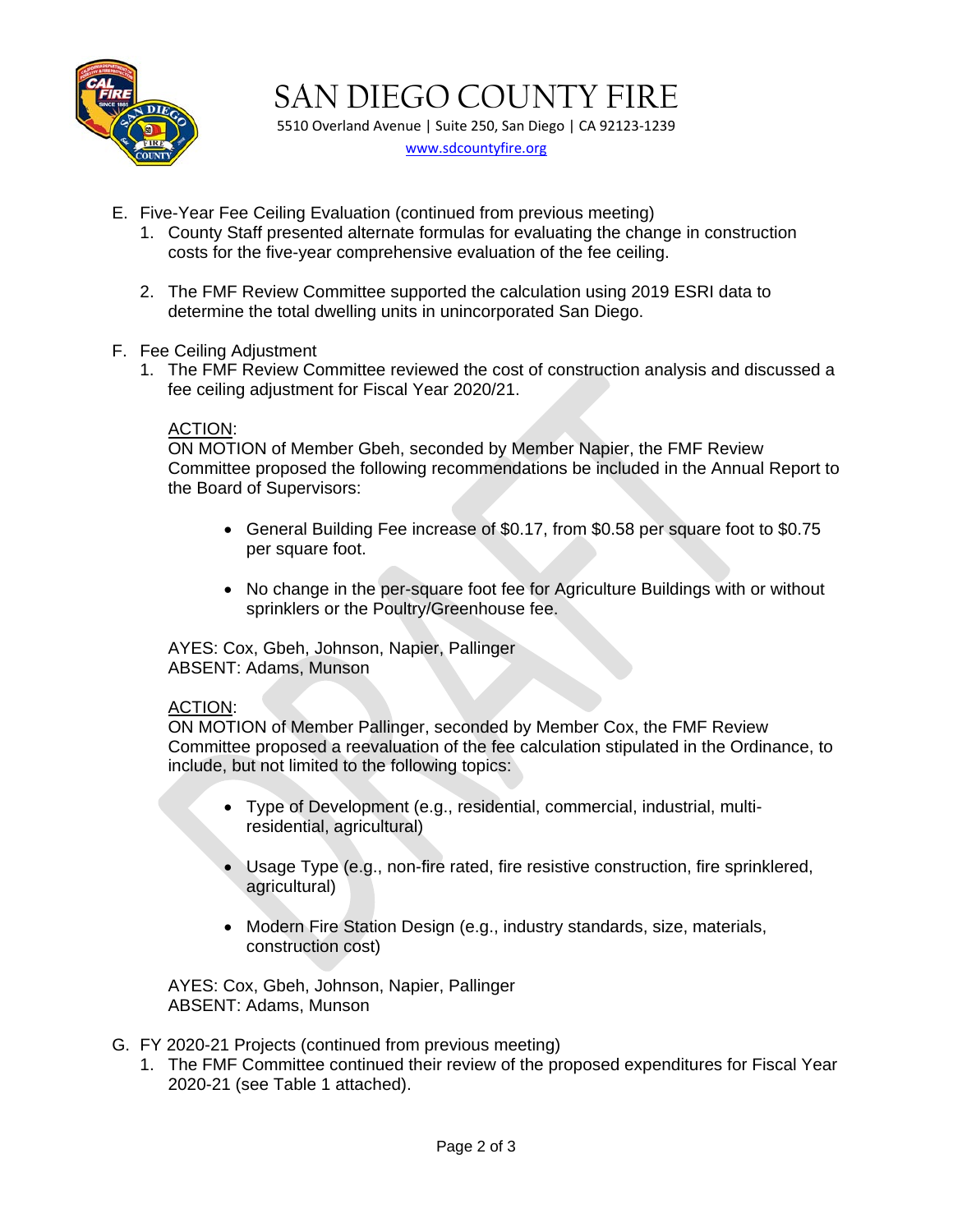

SAN DIEGO COUNTY FIRE

5510 Overland Avenue | Suite 250, San Diego | CA 92123-1239 [www.sdcountyfire.org](http://www.sdcountyfire.org/)

- 2. Expenditures (continued from previous meeting)
	- a. Rancho Santa Fe:
		- i. RSFFPD-25

## **ACTION:**

ON MOTION of Member Pallinger, seconded by Member Gbeh, the FMF Review Committee voted to approve the proposed expenditure.

AYES: Gbeh, Johnson, Napier, Pallinger RECUSAL: Cox ABSENT: Adams, Munson

- b. Valley Center:
	- i. VALLEY-20

### **ACTION:**

ON MOTION of Member Gbeh, seconded by Member Johnson, the FMF Review Committee voted to approve the proposed expenditure.

AYES: Cox, Gbeh, Johnson, Pallinger RECUSAL: Napier ABSENT: Adams, Munson

- H. Schedule for Upcoming Meetings
	- No meeting dates scheduled at this time.

There being no further business, the FMF Review Committee adjourned at 10:23 a.m.

**NOTE:** These Minutes set forth all action taken by the FMF Review Committee on the matters stated, but not necessarily the chronological sequence in which the matters were taken up.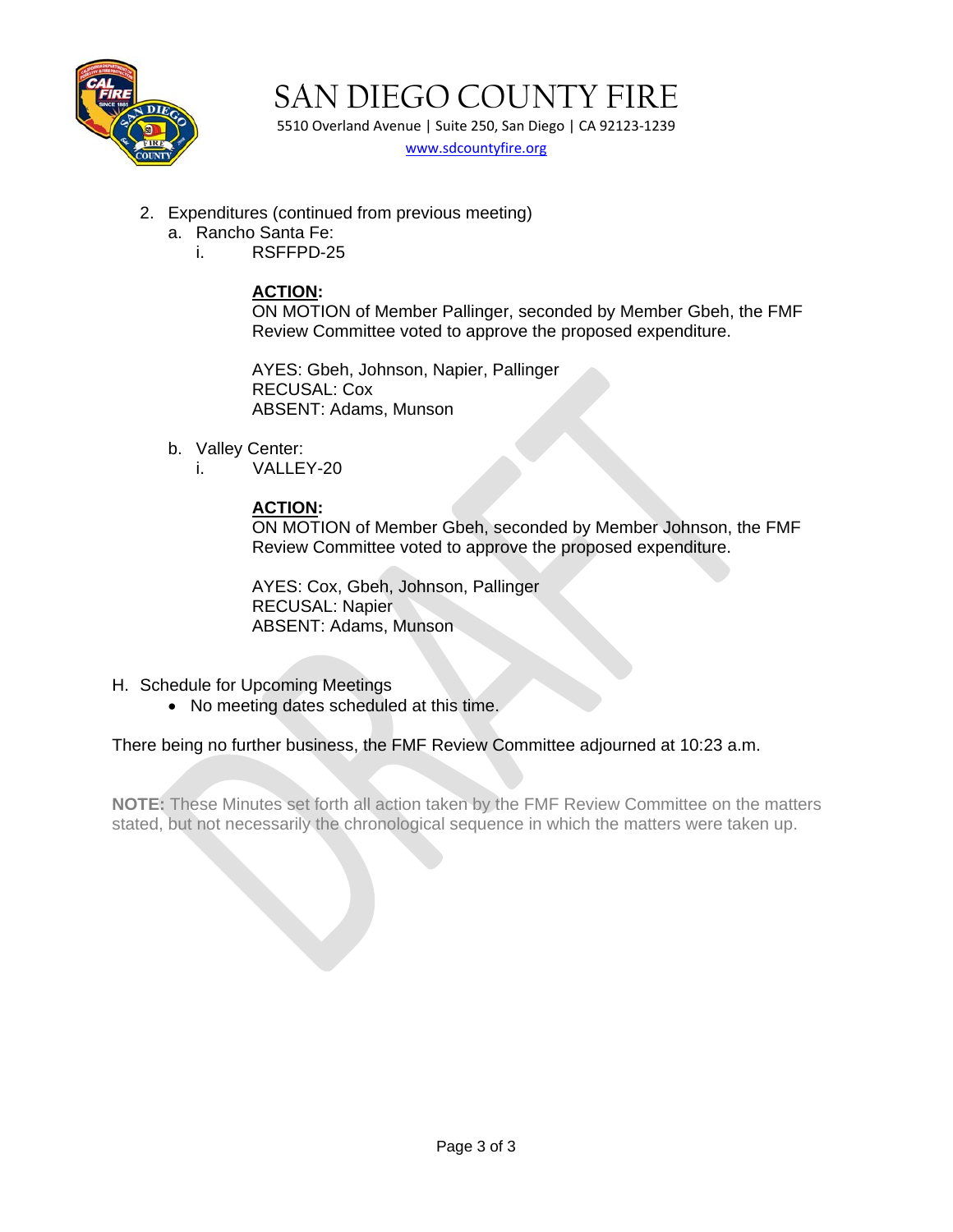#### FIRE MITIGATION FEE REVIEW COMMITTEE MINUTES - February 28, 2020 TABLE 1

| <b>Agency Name</b>                       | <b>Assigned Project #</b> | <b>Proposed Expenditures FY</b><br>2020-21                                                                                 | <b>Dollar Amount</b>                     | <b>Status</b> |
|------------------------------------------|---------------------------|----------------------------------------------------------------------------------------------------------------------------|------------------------------------------|---------------|
| Alpine Fire Protection District          | AFPD-1                    | Debt Service Buyback - Fire<br><b>Station Construction</b>                                                                 | Income from FMF<br><b>Fees Collected</b> | Approved      |
| Bonita-Sunnyside Fire                    | BONITA-2                  | Debt Service Buyback - Fire<br><b>Station Construction</b>                                                                 | Income from FMF<br><b>Fees Collected</b> | Approved      |
| Borrego Fire Protection District         | BORREGO-2                 | Payment towards new station                                                                                                | Income from FMF<br><b>Fees Collected</b> | Approved      |
| Deer Springs Fire Protection District    | DSFPD-1                   | Debt Service Payback - Fire<br><b>Station Construction</b>                                                                 | Income from FMF<br><b>Fees Collected</b> | Approved      |
| Julian-Cuyamaca Fire Protection District |                           | Julian dissolved and annexed into<br><b>CSA 135</b>                                                                        | N/A                                      | N/A           |
| <b>Lakeside Fire Protection District</b> | LAKESIDE-1                | Debt Service Payback - Fire<br><b>Station Construction &amp; Apparatus</b>                                                 | Income from FMF<br><b>Fees Collected</b> | Approved      |
| Mootamai, Pauma, Yuima                   |                           | Fire services annexed into<br><b>CSA135</b>                                                                                | N/A                                      | N/A           |
| North County Fire Protection District    | NCFPD-4                   | Debt Serice Payback - Fire<br>Station 4                                                                                    | Income from FMF<br><b>Fees Collected</b> | Approved      |
|                                          | NCFPD-7                   | Debt Service Payback - Prior Fire<br><b>Station and Apparatus</b>                                                          | Income from FMF<br><b>Fees Collected</b> | Approved      |
| Ramona Municipal Water District          | RMWD-1                    | Fire Station Expansion                                                                                                     | Income from FMF<br><b>Fees Collected</b> | Approved      |
|                                          | RMWD-2                    | New Fire Station and Equipment                                                                                             | Income from FMF<br><b>Fees Collected</b> | Approved      |
|                                          | RSFFPD-18                 | Harmony Grove Fueling Station                                                                                              | Income from FMF<br><b>Fees Collected</b> | Approved      |
|                                          | RSFFPD-19                 | Harmony Grove Emergency<br>Generator                                                                                       | Income from FMF<br><b>Fees Collected</b> | Approved      |
|                                          | <b>RSFFPD-20</b>          | Increase to PY approved Fire<br>Station 5 project of \$1,445,000 to<br>\$2,000,000 due to cost increases.                  | \$555,000                                | Approved      |
|                                          | RSFFPD-22                 | New Printer/Plotter/Scanner due<br>to increased workload on existing<br>equipment. Total cost \$46,154                     | \$30,000                                 | Approved      |
| <b>Rancho Santa Fe</b>                   | <b>RSFFPD-23</b>          | Updating fire prevention software<br>due to increased volume. Total<br>\$47,059 - 85% requested                            | \$40,000                                 | Approved      |
|                                          | RSFFPD-24                 | New fire prevention vehicle for<br>inpections on new construction.<br>Total \$70,588 - 85% requested                       | \$60,000                                 | Approved      |
|                                          | <b>RSFFPD-25</b>          | FY20/21: Training Tower<br>Improvements due to staff<br>increase. Total cost \$176,471 -<br>85% 50% requested              | \$150,000                                | Approved      |
|                                          | <b>RSFFPD-26</b>          | FY20/21: New Utility Vehicle for<br>operations to cover growth in<br>district. Total cost \$82,353 - 85%-<br>50% requested | \$70,000                                 | Approved      |
|                                          | <b>RSFFPD-27</b>          | FY20/21: New quick attack<br>vehicle due to building growth in<br>wildland areas. Total cost<br>\$411,765 85% Requested    | \$350,000                                | Approved      |
| Rincon Del Diablo MWD                    | RDD MWD                   | New Project Saving                                                                                                         | Income from FMF<br><b>Fees Collected</b> | Approved      |
| San Marcos Fire Protection District      | <b>SAN MARCOS-1</b>       | Debt Service Buyback                                                                                                       | Income from FMF<br><b>Fees Collected</b> | Approved      |